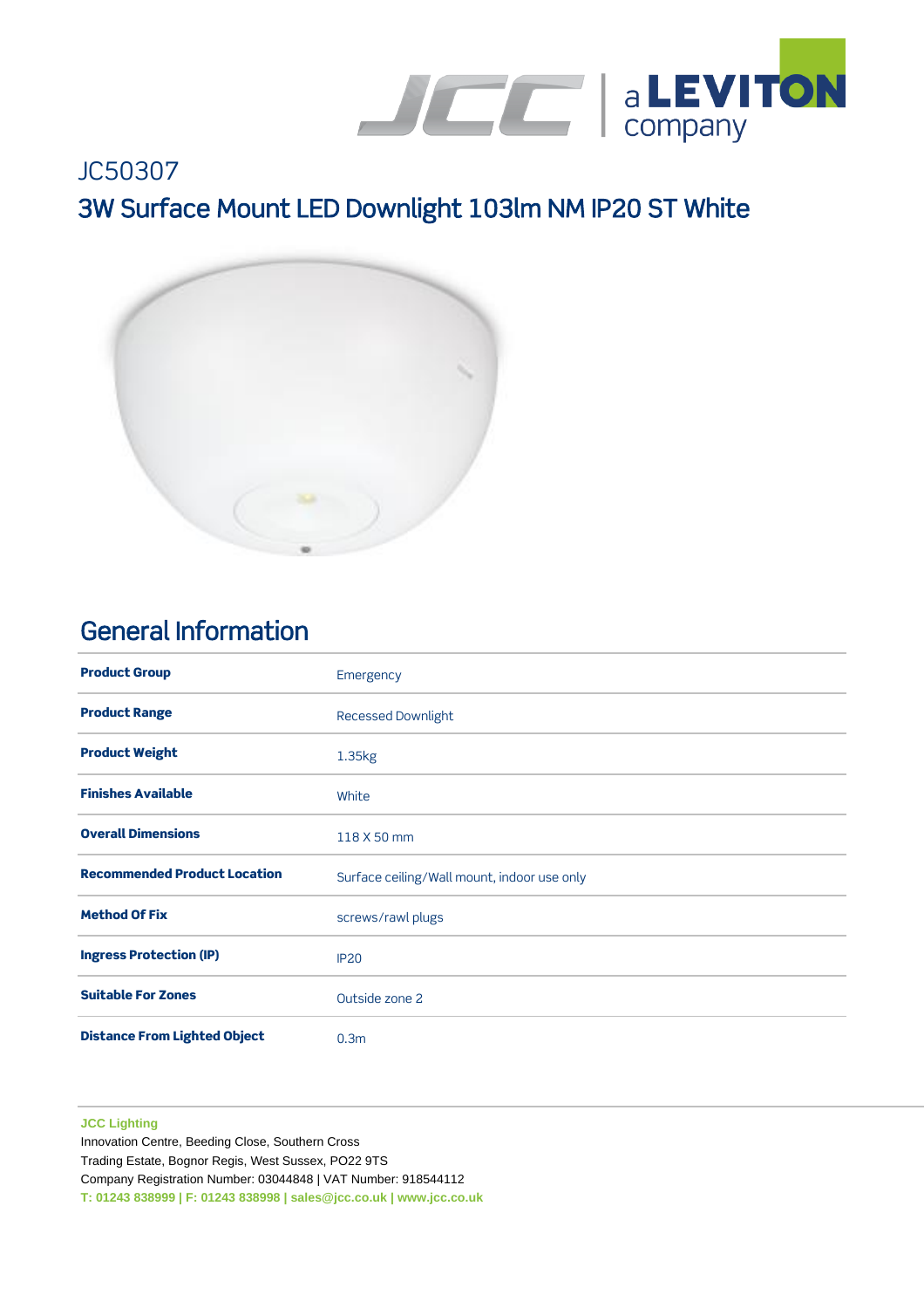| <b>Origin Of Manufacture</b> | <b>PRC</b>      |
|------------------------------|-----------------|
| <b>Guarantee</b>             | 5 year extended |

#### **Electrical**

| <b>Input Voltage (V)</b>            | $220 - 240V$ ~                 |
|-------------------------------------|--------------------------------|
| <b>Operating Frequency (Hz)</b>     | $50/60$ Hz                     |
| <b>Luminaire Circuit Wattage</b>    | 3W(AC) 8.6W(DC)                |
| <b>Class</b>                        | Class II, double insulated     |
| <b>Input Electrical Connections</b> | U/S live(black), Neutral(blue) |

## Emergency Data

| <b>Nominal Battery Current</b>        | 450-550mAh                |
|---------------------------------------|---------------------------|
| <b>Recharge Time</b>                  | 24 Hours                  |
| <b>Battery Specification</b>          | 4.8V 1800mAh Ni-Cd 4 cell |
| <b>Battery Life In Emergency Mode</b> | 3hrs                      |
| <b>Charge Current</b>                 | 90-130mAh                 |
| <b>DDP Protection</b>                 | $2.8 + (-0.1)$            |

# **Thermals**

| <b>Room Ambient Temperature Not To</b><br><b>Exceed</b> | $26^{\circ}$ C |
|---------------------------------------------------------|----------------|
| <b>Max Luminaire Ambient Temp.</b>                      | $25^{\circ}$ C |

## Performance Data

| <b>Energy Rating</b>           | A              |
|--------------------------------|----------------|
| <b>Lumen Output</b>            | 103 lumens(DC) |
| <b>Lumens Per Circuit Watt</b> | 34 LpcW(DC)    |
| <b>Colour Temperature (K)</b>  | 6000K          |

#### **JCC Lighting**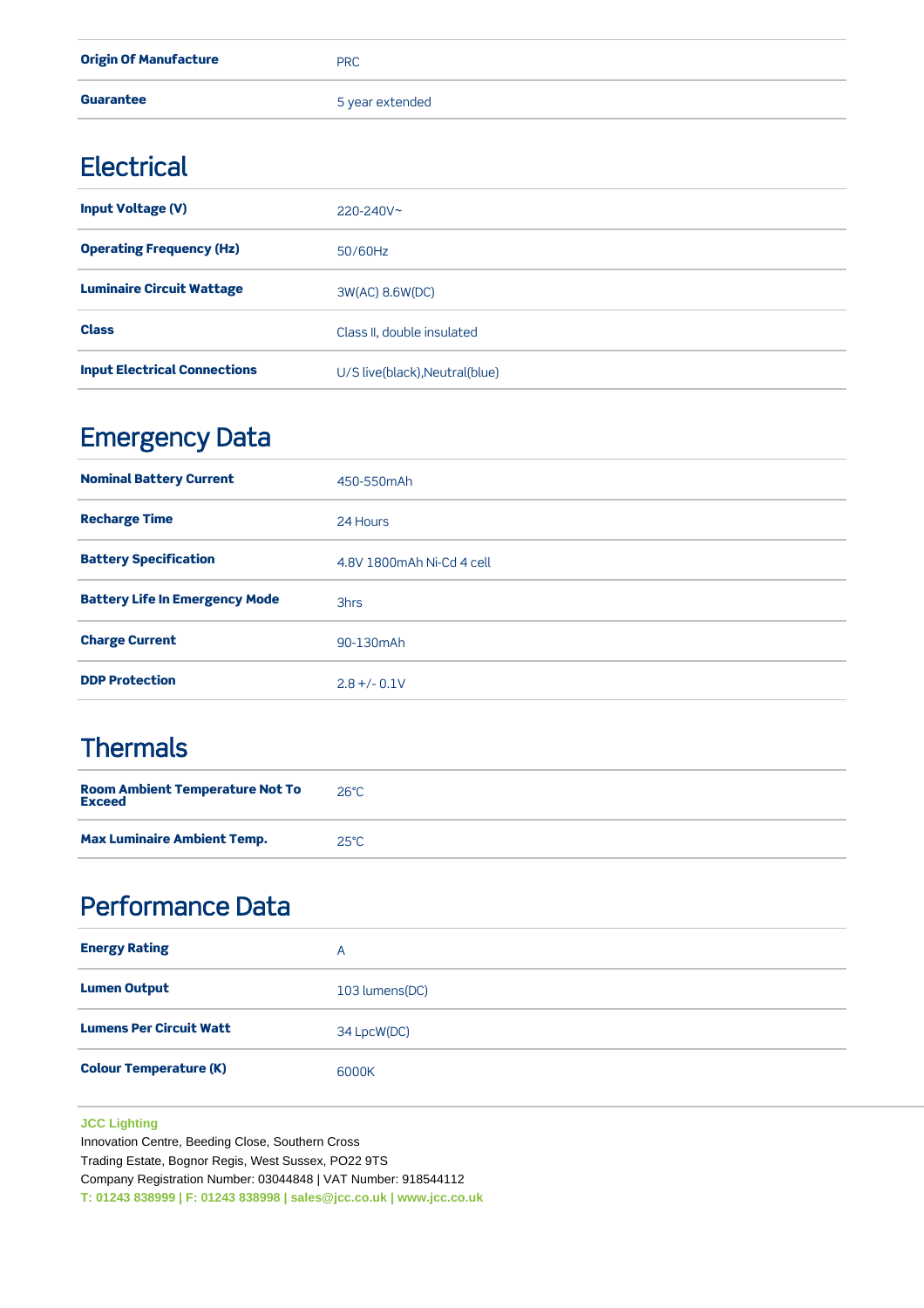#### Construction

| <b>Main Chassis</b>                | Polycarbonate                 |
|------------------------------------|-------------------------------|
| <b>Packaging</b>                   |                               |
| <b>Luminaire Carton Dimensions</b> | $120 \times 56 \times 122$ mm |
| <b>Quantity Per Outer Carton</b>   | 20                            |
| <b>Bar Code EAN Number</b>         | 5052544047091                 |

## Standards & Approvals

Packaged Weight **1.40kg** 

| <b>Manufactured In Accordance To</b> | BS EN60598-2-22                  |
|--------------------------------------|----------------------------------|
| <b>CE Marked</b>                     | yes                              |
| <b>Batch Coded</b>                   | yes                              |
| <b>Certificate Of Conformity</b>     | Available on request             |
| <b>Accredited Members</b>            | LIA, ISO9001:2015, ISO14001:2015 |

Datasheet generated from http://www.electrika.cloud on 12 February 2018 09:42:16

**JCC Lighting**